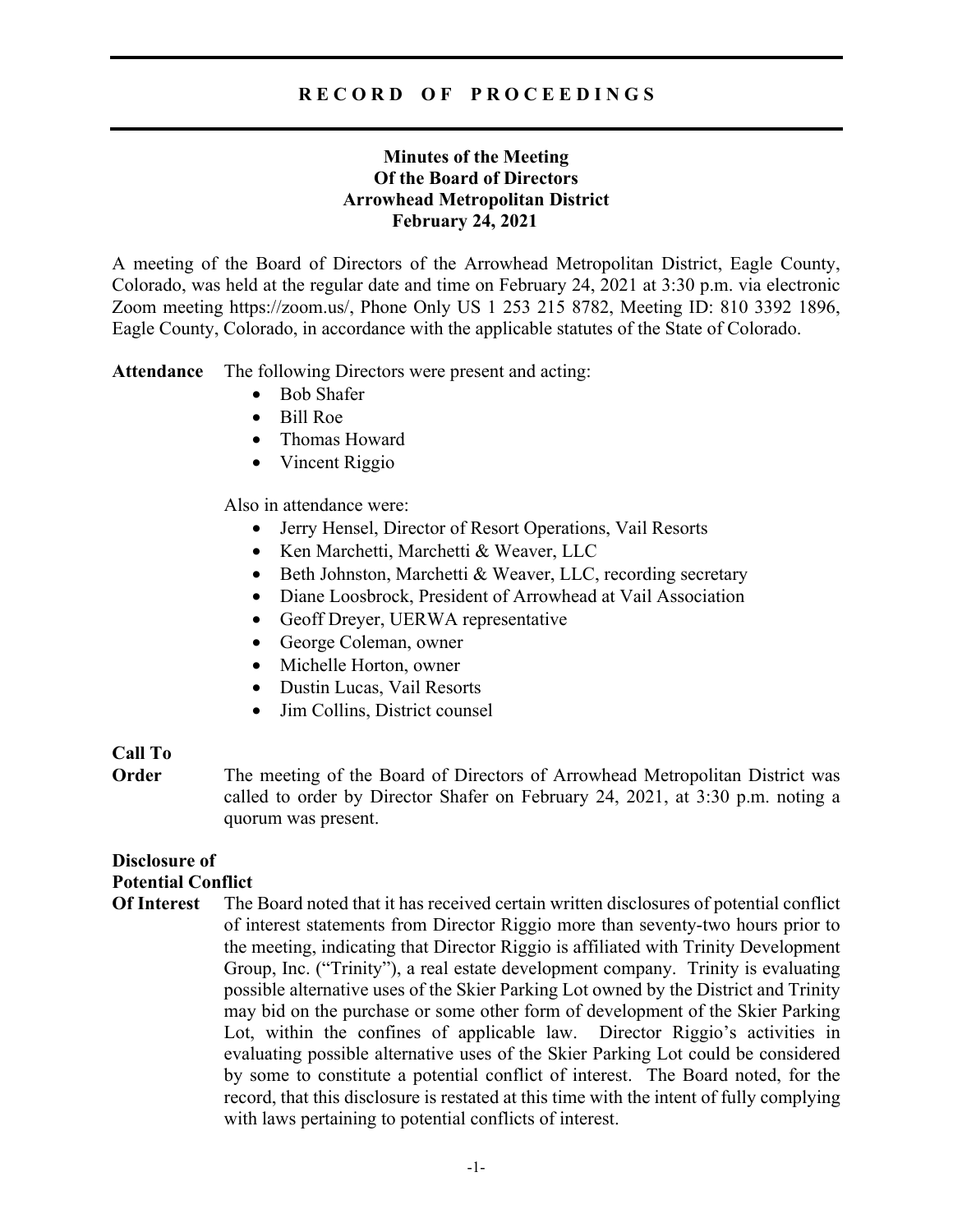#### **Arrowhead Metropolitan District Board of Directors February 24, 2021 Meeting Minutes**

### **Consideration**

**Of Agenda** There were no changes to the agenda

**Public Input** Director Shafer introduced Ms. Horton as a potential candidate for the vacant Board seat. Ms. Horton reviewed her background and experience and how she could benefit the District if appointed to the District Board.

> Mr. Hensel introduced Dustin Lucas as the new Operations Manager for Arrowhead. Mr. Lucas reviewed his background, his tenure with Vail Resorts as team leader, and expressed his excitement to work with Arrowhead.

**Minutes** The Board reviewed the minutes included in the Board packet and by motion duly made and seconded, it was unanimously

> **RESOLVED** to approve the minutes of the meeting of January 27, 2021 as presented.

#### **Accounts**

**Payable** Ms. Johnston confirmed that an updated Accounts Payable list was emailed to meeting participants prior to the meeting. Director Shafer reviewed the updated Accounts Payable list. Director Howard had questions on the transportation invoices and requested additional backup be provided, including the total hours that the Village to Village buses ran and detail of the days and hours that the Arrowhead shuttles ran. Ms. Johnston reported that the transportation credit due to the District from December 2019 would be issued with the March 2021 invoice. Following discussion and by motion duly made and seconded, it was unanimously

> **RESOLVED** to approve the updated accounts payable list subject to receiving the requested transportation invoice back up from Vail Resorts.

#### **Action List** The Board reviewed the action list in the packet:

- Roundabout Directors Shafer and Riggio reported that the project was moving along as expected.
- Pathways the Board requested that Mr. Hensel obtain bids for repaving the pathway on Arrowhead Drive between Aspen Ridge and Aspen Meadows for consideration at the March meeting.
- Mr. Marchetti requested that the potential refunding of the 2011 Bonds that were callable 12/1/2021 be added to the Action List.

Director Shafer gave an overview of the 2021 Priorities Discussion outline included in the packet. Discussion continued and it was suggested that the District obtain firmer pricing and determine cost sharing partners before presenting the Roundabout plan to the community.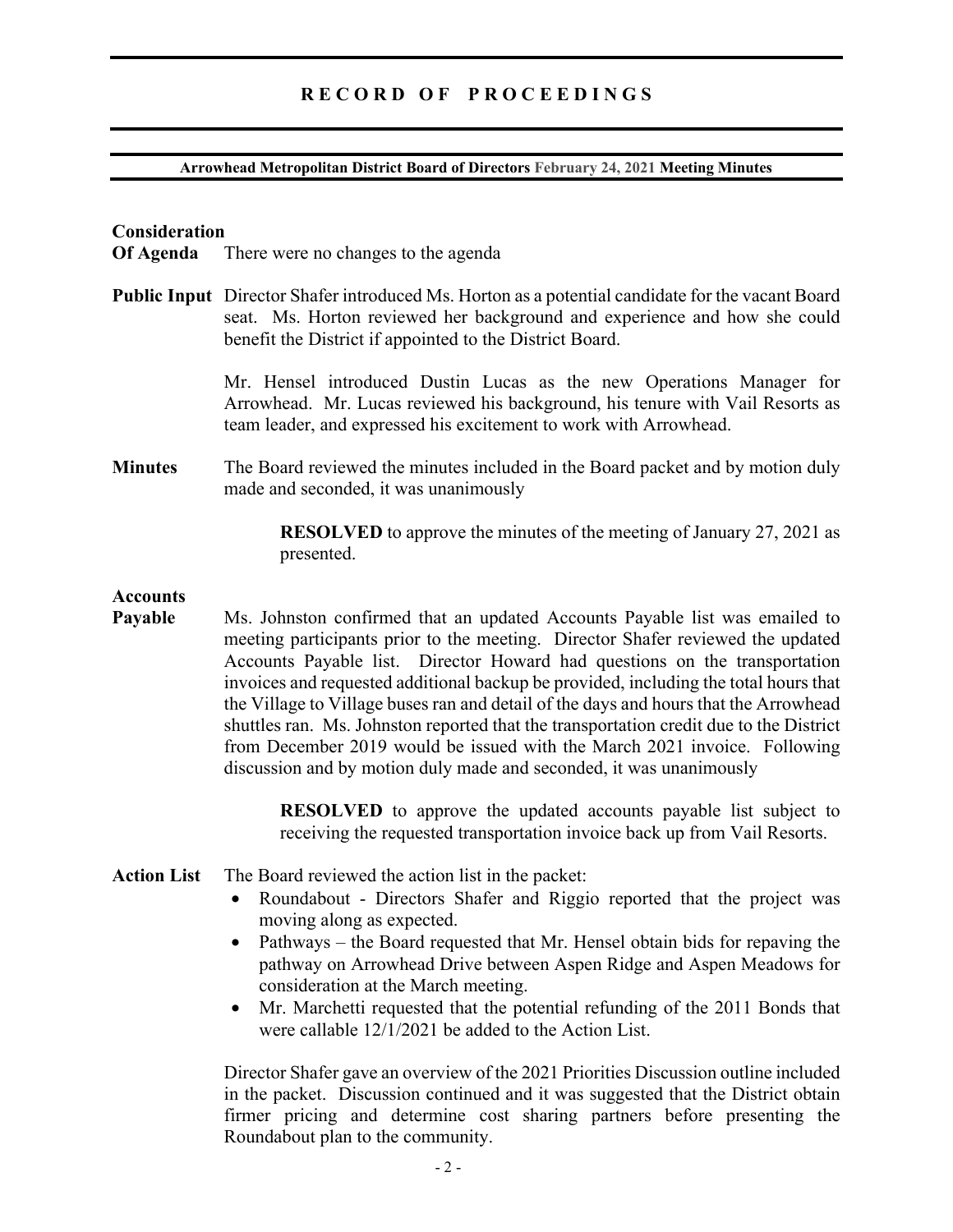## **Arrowhead Metropolitan District Board of Directors February 24, 2021 Meeting Minutes**

## **UERWA** Mr. Dreyer reviewed the minutes in the packet, highlighting:

- Cybersecurity coverage was added to the Authority's insurance policy.
- The Eagle River Mobile Home Park would need significant upgrades to its infrastructure for UERWA to provide water service. Discussions with the park owners were on-going.
- The cloud seeding program was in process.
- Current snowpack conditions were significantly below normal for the season and it was anticipated that drought restrictions would be implemented.
- UERWA continues to monitor the potential for contamination to water supplies for the West Vail Pass project adding a third lane to I-70.

**AVA Update** Ms. Loosbrock reviewed the following activity for Arrowhead at Vail Association:

- A Public Safety manual was being produced.
- A Mountain Cam was being installed at the base of Arrowhead to show the lift and mountain conditions.
- Communications were being increased in an attempt to bring the community together.
- The maps were at the printers and a large sign with the map was being installed at the base of the mountain.
- The Bylaws were being updated with a draft in process.
- Landscaping improvements were being started at the East and West entrances; cost engineering was in process.
- AVA is scheduling two Town Hall meetings, one in spring and another in late summer, to update the community on on-going projects. The District is invited to make presentations at the meetings.

## **Operations**

# **Plan** Director Roe reviewed the draft Operations Plan for 2021 included in the meeting packet and gave an overview of its purpose to distinguish the differences between the District and Arrowhead at Vail Association. There was general discussion on remaining items to be updated, outstanding agreements, and a request to include information about the sales tax.

# **Lighting**

**Study** Mr. Hensel gave an overview of the updated pricing for the District's portion for the lighting project. He noted that the parking lot lights were different than the street lamps which accounted for some of the difference in pricing. The Association has already started to update some of the lighting in the community and reviewed the expected timeline for placing the order and installation if the District decided to complete the project in 2021. General discussion continued on the District budget and cost differences if the District postponed the project to a later year. Following discussion, the Board decided to table action until after the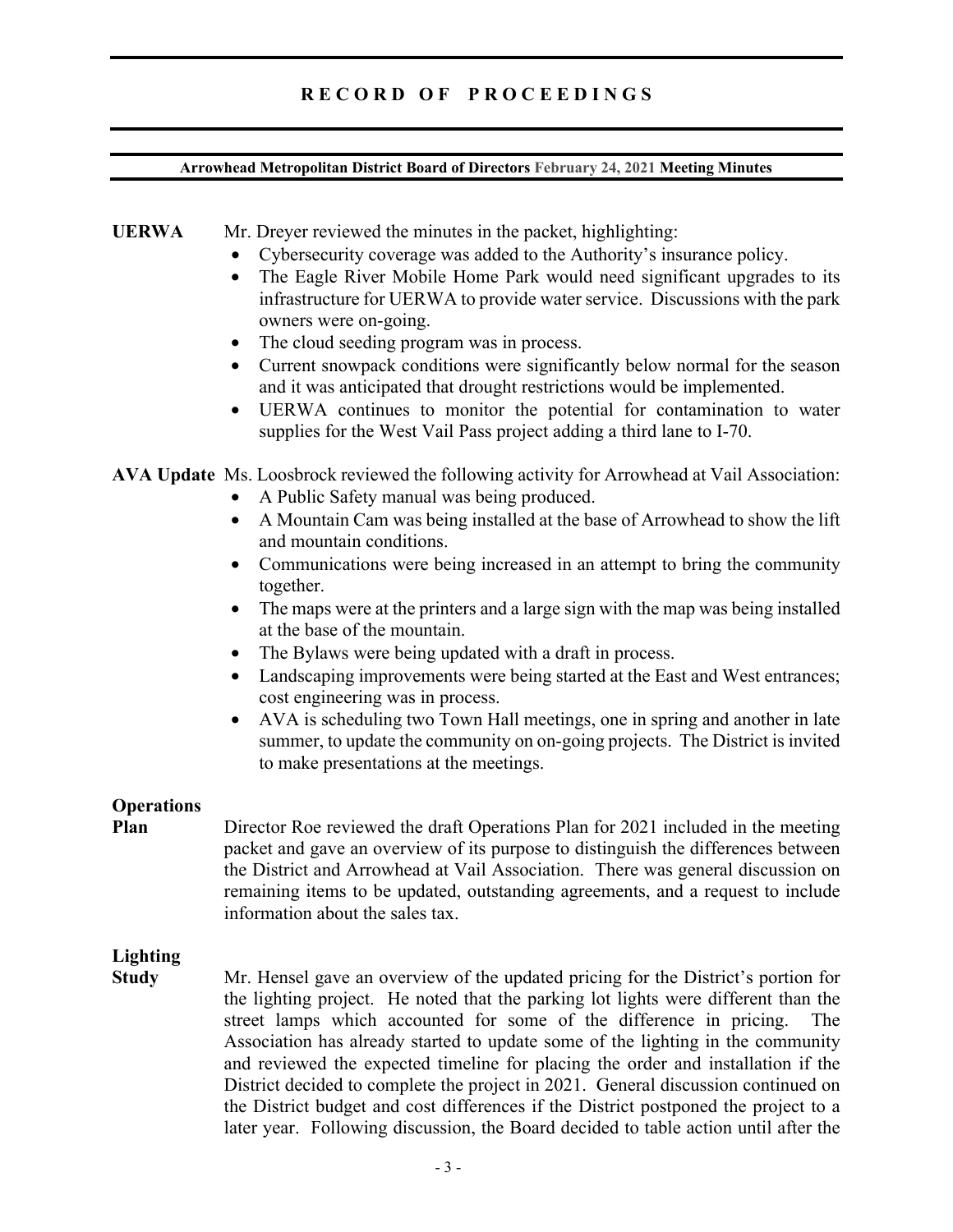#### **Arrowhead Metropolitan District Board of Directors February 24, 2021 Meeting Minutes**

Arrowhead community was consulted on the chosen fixtures at the spring AVA Town Hall meeting.

## **Operations**

**Report** Mr. Hensel reported:

- Transportation –all ridership numbers were down as expected due to limited capacity on the buses and less demand for service. General discussion was had on the increased utilization of the Village Connect App, post-pandemic higher demand service response, effective early season communications, and Vail Resorts managing the buses successfully so far this season.
- Parking Lot –closures were trending normal for the season and speculated reasons for increase of vehicles using the lot.
- Upper Cresta repaving an updated estimate was included in the packet and bids would be presented at the March meeting for the Board's consideration.
- Guardrails the bids for the guardrail work would be presented in April and the work would be started after the overlay project was completed.
- Staffing the department is fully staffed for the season and all equipment is in good working order.

Mr. Hensel reviewed the draft Amendment to the Operations Management Agreement that was emailed to the Board after the packet was distributed. General discussion was had on the Amendment changes including terms for 5 successive 1 year periods and adding communications with Vail Resorts regarding employees. It is anticipated that a final Amendment will be considered at the March meeting.

## **Financial Statements &**

**Sales Tax** Mr. Marchetti reviewed the financial statements explaining that the year end 2020 statements had been updated and the audit was in process.

# **Sales Tax**

**Discussion** Mr. Marchetti reviewed the sales tax collected for 2020, the timeline for collections, and reporting from the State. Ms. Johnston reviewed the discussion draft , draft letters included in the packet, and the enforcement timeline. The Board requested that Ms. Johnston proceed with distributing the first round of letters and preparing the Short Term Rental database for cross reference with Host Compliance.

> General discussion continued on sales tax revenue sources and how the District could forecast for revenue based on past revenues and comparison to the assumptions made in advance of the election. Directors Riggio and Roe agreed to identify sales tax revenue sources and prepare a more detailed analysis for presentation at a future meeting.